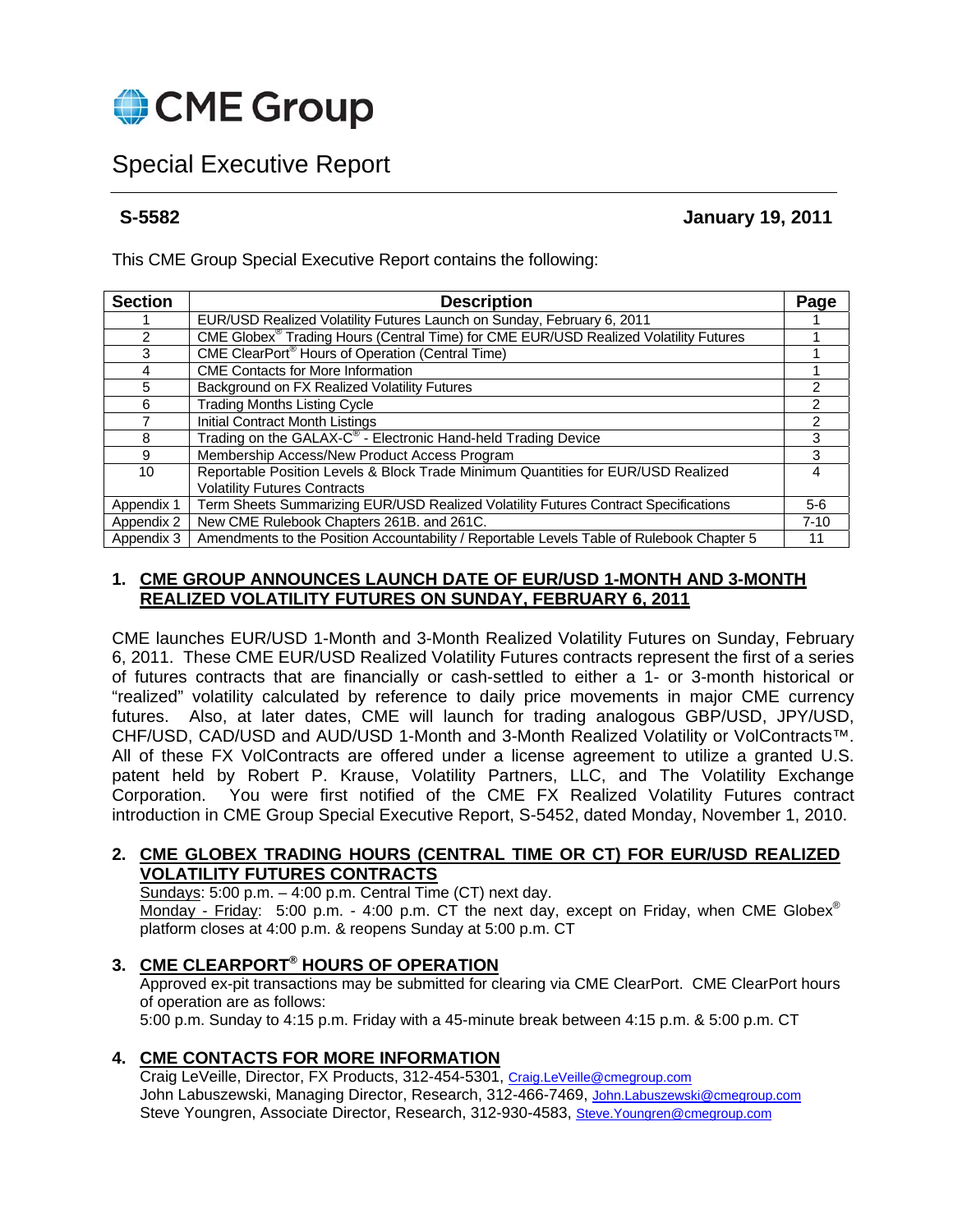## **EUR/USD Realized Volatility Futures to Launch February 6, 2011 (S-5582) January 19, 2011 Page 2 of 11**

## **5. BACKGROUND ON FX REALIZED VOLATILITY FUTURES**

Derivatives linked to currency volatility have been available for some time in the over-the-counter (OTC) markets. CME intends to list contracts tied to the realized or historic volatility associated with the major currencies currently listed on the Exchange in the form of futures and options on futures, specifically, Euros, Japanese yen, British pound, Swiss franc, Canadian dollar and Australian dollar. CME Group publishes on its Web site daily calculations of representations of realized volatilities for these six major foreign exchange futures (see: http://www.cmegroup.com/trading/fx/realized-fx-volatilities/index.html). The Web site also has background materials on realized volatility. Initially, on Sunday, February 6, 2011, EUR/USD 1- Month and 3-Month Realized Volatility Futures only will be listed for trading.

There are, of course, a variety of alternate methodologies for designing such contracts. *E.g.,* one may base the contract on a realized (or historical) standard deviation or variance (standard deviation squared). Or, one may utilize an index or amalgamation of implied volatilities derived from observed option premiums. But the realized volatility concept has the advantage of familiarity in the context of FX markets to the extent that derivatives based on realized volatility are frequently transacted in interbank FX markets. The Exchange is listing futures based on quarterly and monthly EUR/USD realized historical volatilities initially to be followed at later dates with realized volatility futures on its other most popular currency futures contracts.

## **6. TRADING MONTHS LISTING CYCLE**

3-Month Realized Volatility Futures Trading Months Listing Cycle: First three contract months in the March quarterly cycle of March, June, September and December are listed for trading. The next month in the March quarterly contract month cycle not yet listed for trading will be listed on the business day following termination of trading for the nearby futures contract month.

Also, two calendar spreads will be listed for trading:  $1<sup>st</sup>$  quarterly vs.  $2<sup>nd</sup>$  quarterly,  $2<sup>nd</sup>$  quarterly vs.  $3<sup>rd</sup>$  quarterly. The next calendar month spread in the March quarterly cycle will be listed for trading on the business day following termination of the nearby March quarterly contract month.

1-Month Realized Volatility Futures Trading Months Listing Cycle: First three contract months in the consecutive calendar month cycle, *e.g.,* January, February, March, etc., such that two serial months (January, February, April, May, July, August, October, November) plus one March quarterly cycle contract month (March, June, September, December) are listed for trading.

Also, two calendar spreads will be listed for trading:  $1<sup>st</sup>$  monthly vs.  $2<sup>nd</sup>$  monthly vs.  $3<sup>rd</sup>$  monthly. The next calendar month spread in the monthly cycle will be listed for trading on the business day following termination of the nearby monthly contract month.

## **7. INITIAL CONTRACT MONTH LISTINGS**

3-Month Realized Volatility Futures Initial Trading Months Listings: On Sunday, February 6, 2011, the June 2011, September 2011 and December 2011 outright EUR/USD 3-Month Realized Volatility Futures contract months will be listed for trading. The March 2012 EUR/USD 3-Month Realized Volatility Futures contract month will be added for trading on Monday, June 6,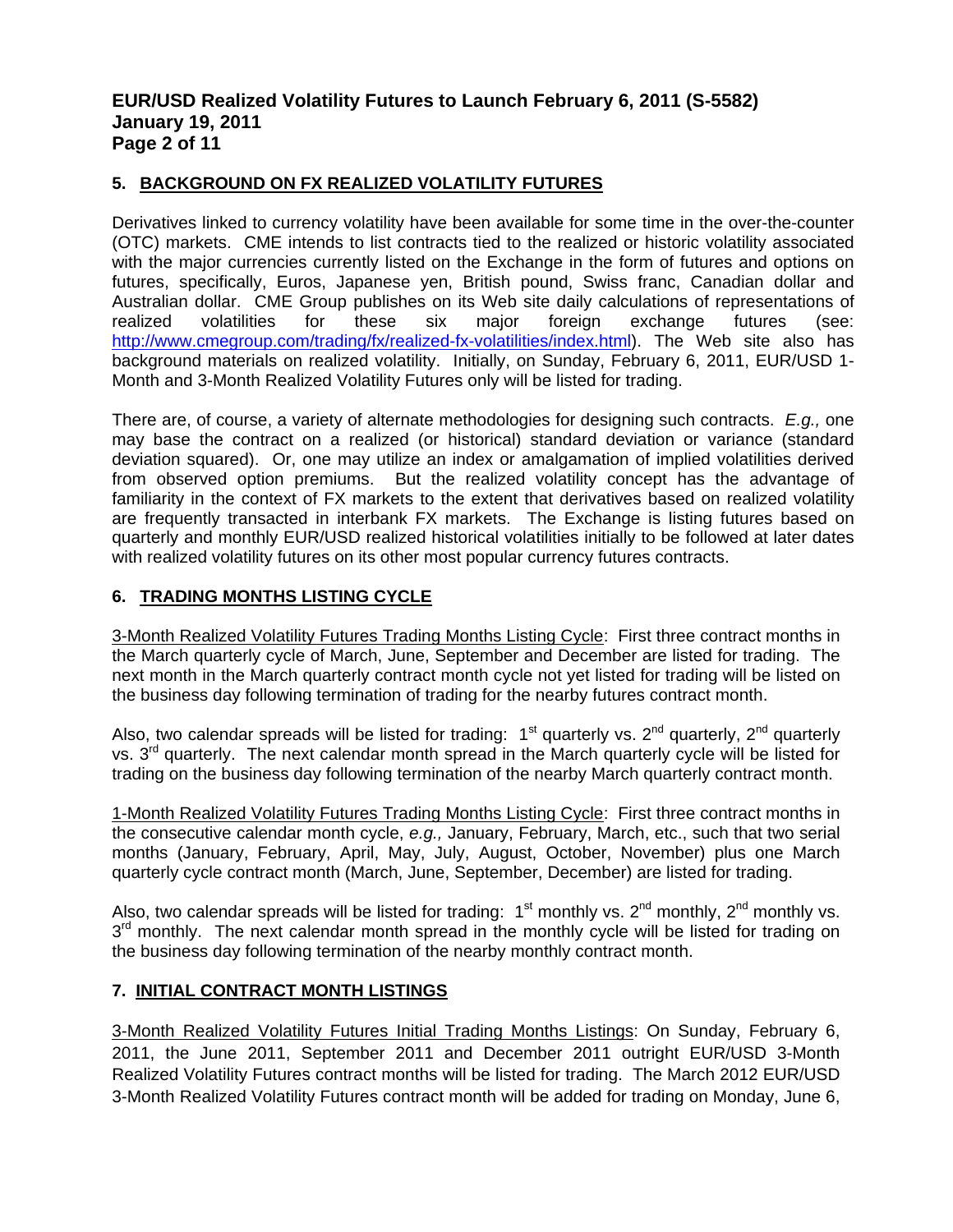## **EUR/USD Realized Volatility Futures to Launch February 6, 2011 (S-5582) January 19, 2011 Page 3 of 11**

2011, the business day following Friday, June 3, 2011, the termination of trading day for June 2011 EUR/USD 3-Month Realized Volatility Futures contract month.

Also, on Sunday, February 6, 2011, two calendar spreads will be initially listed for trading: the June 2011 vs. September 2011 and the September 2011 vs. December 2011 EUR/USD 3- Month Realized Volatility Futures calendar spread will be listed for trading on CME Globex. Then, on Monday, June 6, 2011, the business day following the Friday, June 3, 2011, termination of trading for the June 2011 EUR/USD 3-Month Realized Volatility Futures contract month, the December 2011 vs. March 2012 calendar spread will be listed for trading for the EUR/USD 3-Month Realized Volatility Futures calendar spread. Also, the CME Globex differential pricing convention for the EUR/USD Realized Volatility Futures spreads will be the same as the underlying FX futures contract spreads, that is, "deferred month minus nearer month."

1-Month Realized Volatility Futures Initial Trading Months Listings: On Sunday, February 6, 2011, the March 2011, April 2011 and May 2011 outright EUR/USD 1-Month Realized Volatility Futures contract months will be listed for trading. The June 2011 EUR/USD 1-Month Realized Volatility Futures contract month will be added for trading on Monday, March 7, 2011, the business day following Friday, March 4, 2011, the termination of trading day for March 2011 EUR/USD 1-Month Realized Volatility Futures contract month.

Also, on Sunday, February 6, 2011, two calendar spreads will be initially listed for trading: the March 2011 vs. April 2011 and the April 2011 vs. May 2011 EUR/USD 1-Month Realized Volatility Futures calendar spread will be listed for trading on CME Globex. Then, on Monday, March 7, 2011, the business day following the Friday, March 4, 2011, termination of trading for the March 2011 EUR/USD 1-Month Realized Volatility Futures contract month, the May 2011 vs. June 2011 calendar spread will be listed for trading for the EUR/USD 1-Month Realized Volatility Futures calendar spread. Also, the CME Globex differential pricing convention for the EUR/USD Realized Volatility Futures spreads will be the same as the underlying FX futures contract spreads, that is, "deferred month minus nearer month."

## **8. TRADING ON THE GALAX-C® - ELECTRONIC HAND-HELD TRADING DEVICE**

The new EUR/USD Realized Volatility futures will be available for trading on the **GALAX-C®** – electronic hand-held trading device. Please see staff at the Technology Desk located east of the out trade area for more information on GALAX-C trading, to register for a class, and/or apply for a unit. You may also contact them by telephone at 312-435-7141.

## **9. MEMBERSHIP ACCESS / NEW PRODUCT ACCESS PROGRAM**

The EUR/USD Realized Volatility Futures are allocated to the IMM Division. Also, according to CME Rule 194 – **NEW PRODUCT ACCESS PROGRAM**, the EUR/USD Realized Volatility Futures contracts are included in the "New Product Access Program." One effect of this provision is that GEM members trading these products on CME Globex will be charged lessee clearing fee rates rather than out-of-division rates for a limited time. If you have any questions, please call Lori Aldinger, Associate Director, Financial Product Development, at 312-930-2337.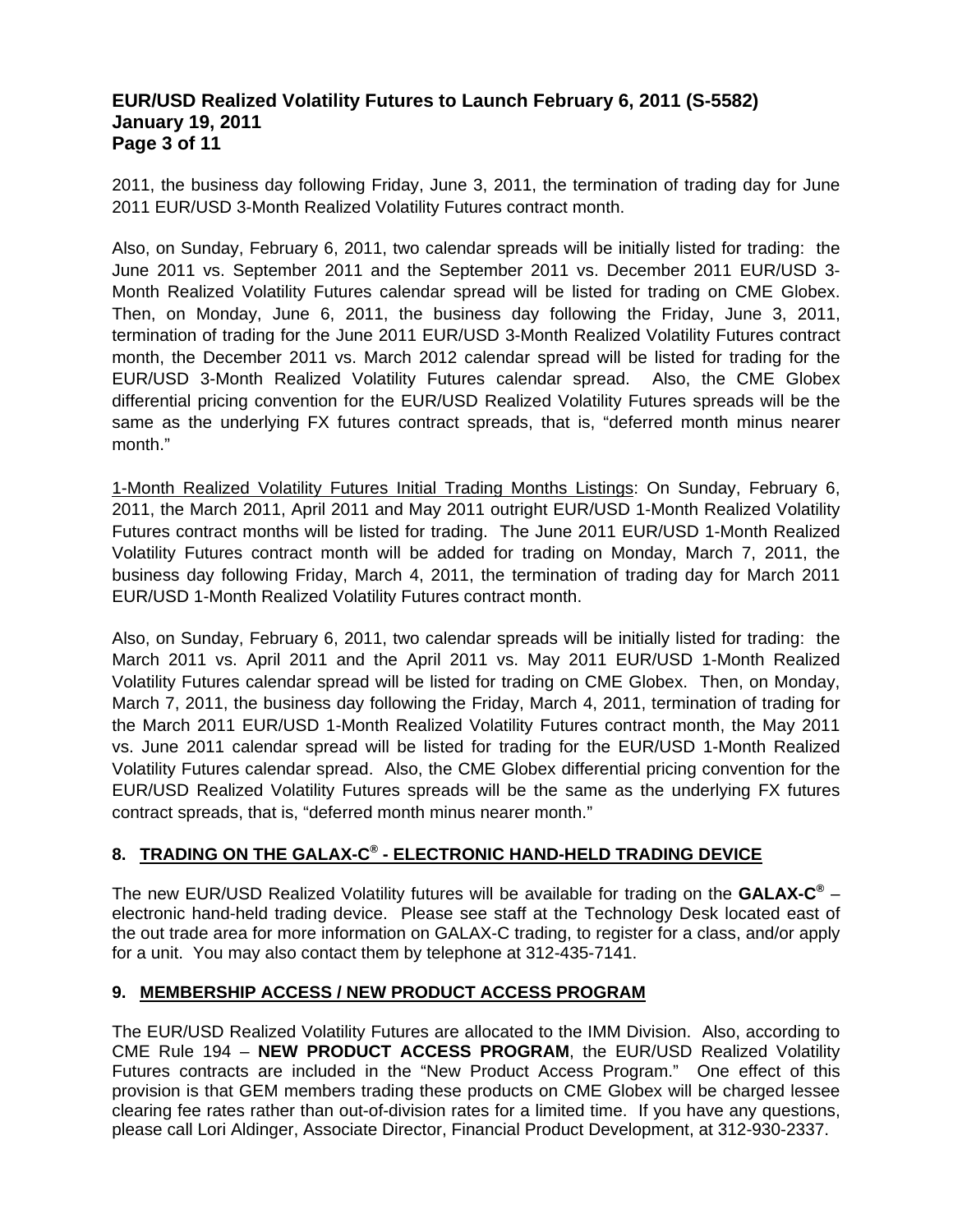## **EUR/USD Realized Volatility Futures to Launch February 6, 2011 (S-5582) January 19, 2011 Page 4 of 11**

## **10. REPORTABLE POSITION LEVELS AND BLOCK TRADE MINIMUM QUANTITIES FOR EUR/USD REALIZED VOLATILITY FUTURES CONTRACTS**

For purposes of Rule 817 – **REPORTS OF LARGE POSITIONS**, the minimum levels at which positions must be reported to the Exchange is 25 for the new EUR/USD 1-Month and 3-Month Realized Volatility Futures contracts.

Execution of block trades for the new EUR/USD 1-Month and 3-Month Realized Volatility Futures contracts will be subject to a 500 contract minimum quantity. For additional questions, please contact Shelley Spaner, Market Surveillance, at 312-341-7051.

Appendix 1 to this document contains a summary of the new product contract terms and conditions while Appendix 2 contains the complete set of Rules. Appendix 3 provides amendments to the Position Limit, Position Accountability and Reportable Level Table at the end of CME Rulebook Chapter 5.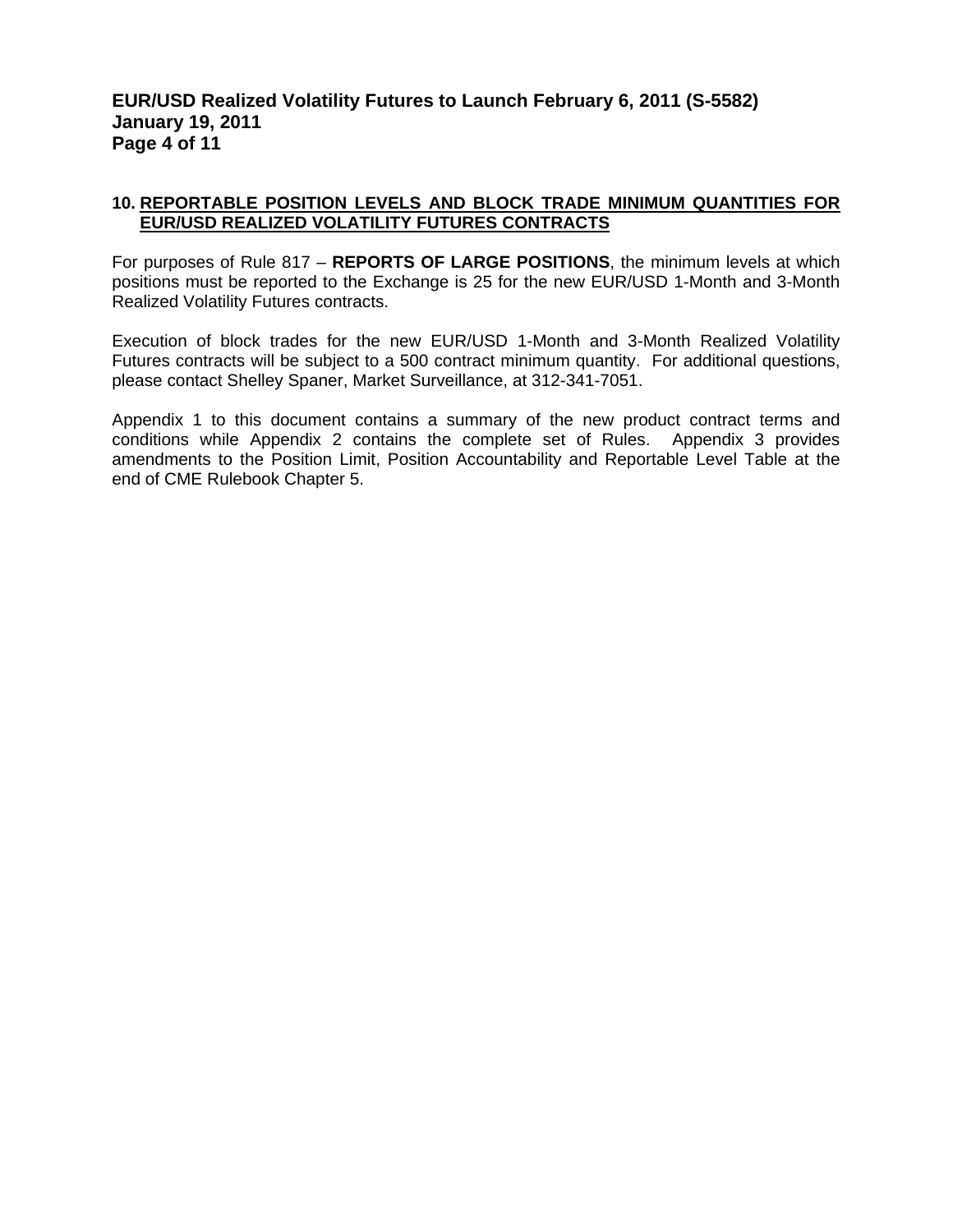# **Appendix 1: Summary Contract Specifications**

## **EUR/USD 3-Month Realized Volatility Futures Contracts**

|                             | 3-month realized volatility calculated as annualized standard deviation of log                                                                                 |  |  |  |  |  |  |
|-----------------------------|----------------------------------------------------------------------------------------------------------------------------------------------------------------|--|--|--|--|--|--|
|                             | returns of daily settlement prices as follows.                                                                                                                 |  |  |  |  |  |  |
|                             |                                                                                                                                                                |  |  |  |  |  |  |
|                             |                                                                                                                                                                |  |  |  |  |  |  |
|                             | $RV = 100 \cdot \sqrt{\left(\frac{252}{N}\right) \sum_{t=1}^{N} \left(ln \frac{P_t}{P_{t-1}}\right)^2}$                                                        |  |  |  |  |  |  |
|                             |                                                                                                                                                                |  |  |  |  |  |  |
| Quarterly                   |                                                                                                                                                                |  |  |  |  |  |  |
| <b>Realized</b>             |                                                                                                                                                                |  |  |  |  |  |  |
| Volatility                  | Where $P_t$ is daily futures settlement price on day t and N is number of business                                                                             |  |  |  |  |  |  |
|                             | days in 3-month calculation period where period commences on 1 <sup>st</sup> business                                                                          |  |  |  |  |  |  |
|                             | day after 2 <sup>nd</sup> Friday immediately preceding 3 <sup>rd</sup> Wednesday of 3 <sup>rd</sup> calendar                                                   |  |  |  |  |  |  |
|                             | month preceding named contract month; and, terminates on 2 <sup>nd</sup> Friday                                                                                |  |  |  |  |  |  |
|                             | preceding 3rd Wednesday of contract month. Days where futures settlements                                                                                      |  |  |  |  |  |  |
|                             | are unavailable do not contribute to calculation. Result is multiplied by 100,                                                                                 |  |  |  |  |  |  |
|                             | thus, 20% (0.20) volatility expressed as 20.00; 10% (0.10) volatility expressed                                                                                |  |  |  |  |  |  |
|                             | as 10.00.                                                                                                                                                      |  |  |  |  |  |  |
| <b>Underlying Price</b>     | Based on daily futures settlement price for the quarterly EUR/USD futures                                                                                      |  |  |  |  |  |  |
| <b>Series</b>               | contract.                                                                                                                                                      |  |  |  |  |  |  |
| <b>Contract Size</b>        | \$1,000 times 3-Month Realized Volatility. E.g., volatility moves from 20% to<br>25%, nominal contract value fluctuates from \$20,000 to \$25,000, or \$5,000. |  |  |  |  |  |  |
|                             | Minimum price fluctuation or "tick" of 0.01 (= $$10.00$ per contract) for                                                                                      |  |  |  |  |  |  |
| <b>Tick Size</b>            | outrights; "half-tick" of 0.005 (=\$5.00 per contract) for calendar spreads.                                                                                   |  |  |  |  |  |  |
|                             | Outrights: 1 <sup>st</sup> 3 contracts in March quarterly cycle of March, June, September                                                                      |  |  |  |  |  |  |
|                             | and December.                                                                                                                                                  |  |  |  |  |  |  |
| <b>Contract Months</b>      | Calendar Spreads: 1st March quarterly vs. 2nd March quarterly, 2nd March                                                                                       |  |  |  |  |  |  |
|                             | quarterly vs. 3 <sup>rd</sup> March quarterly                                                                                                                  |  |  |  |  |  |  |
| <b>Final Settlement</b>     | Cash settled to 3-Month Realized Volatility (RV) as calculated above                                                                                           |  |  |  |  |  |  |
|                             | Trading ceases at 2:00 pm (CT) on 2 <sup>nd</sup> Friday immediately preceding 3 <sup>rd</sup>                                                                 |  |  |  |  |  |  |
| <b>Last Trading Day</b>     | Wednesday of contract month and concurrently with calculation of final CME                                                                                     |  |  |  |  |  |  |
|                             | currency fixing price in the calculation period.                                                                                                               |  |  |  |  |  |  |
| <b>Position</b>             | 5,000 contracts                                                                                                                                                |  |  |  |  |  |  |
| Accountability              |                                                                                                                                                                |  |  |  |  |  |  |
| <b>Price Limits</b>         | None                                                                                                                                                           |  |  |  |  |  |  |
| Price Banding*              | 20 ticks (0.20)                                                                                                                                                |  |  |  |  |  |  |
| No Bust Range<br>Reportable | 20 ticks (0.20)                                                                                                                                                |  |  |  |  |  |  |
| <b>Levels</b>               | 25                                                                                                                                                             |  |  |  |  |  |  |
| <b>Ticker Symbols</b>       | 36E                                                                                                                                                            |  |  |  |  |  |  |
|                             | CME Globex®: Offered on CME Globex electronic trading platform on Sundays                                                                                      |  |  |  |  |  |  |
|                             | thru Fridays from 5:00 pm to 4:00 pm next day. On Friday, close at 4:00 pm                                                                                     |  |  |  |  |  |  |
|                             | with reopening Sunday at 5:00 pm.                                                                                                                              |  |  |  |  |  |  |
| <b>Trading Hours</b>        |                                                                                                                                                                |  |  |  |  |  |  |
|                             | CME ClearPort®: 5:00 p.m. Sunday to 4:15 p.m. Friday with a 45-minute                                                                                          |  |  |  |  |  |  |
|                             | break between 4:15 p.m. & 5:00 p.m. CT                                                                                                                         |  |  |  |  |  |  |

<sup>\*</sup>For CME Globex trading, automated price banding prevents execution of orders at prices falling outside of the last sale, best bid or best offer and  $\pm$  the price band. Price banding prevents the entry of limit orders more than a predetermined amount above the last price in the case of bids and more than the same pre-determined amount below the last price in the case of offers. The band "shadows" the last foreign exchange futures price as it reacts to new transaction prices, higher bids and lower offers.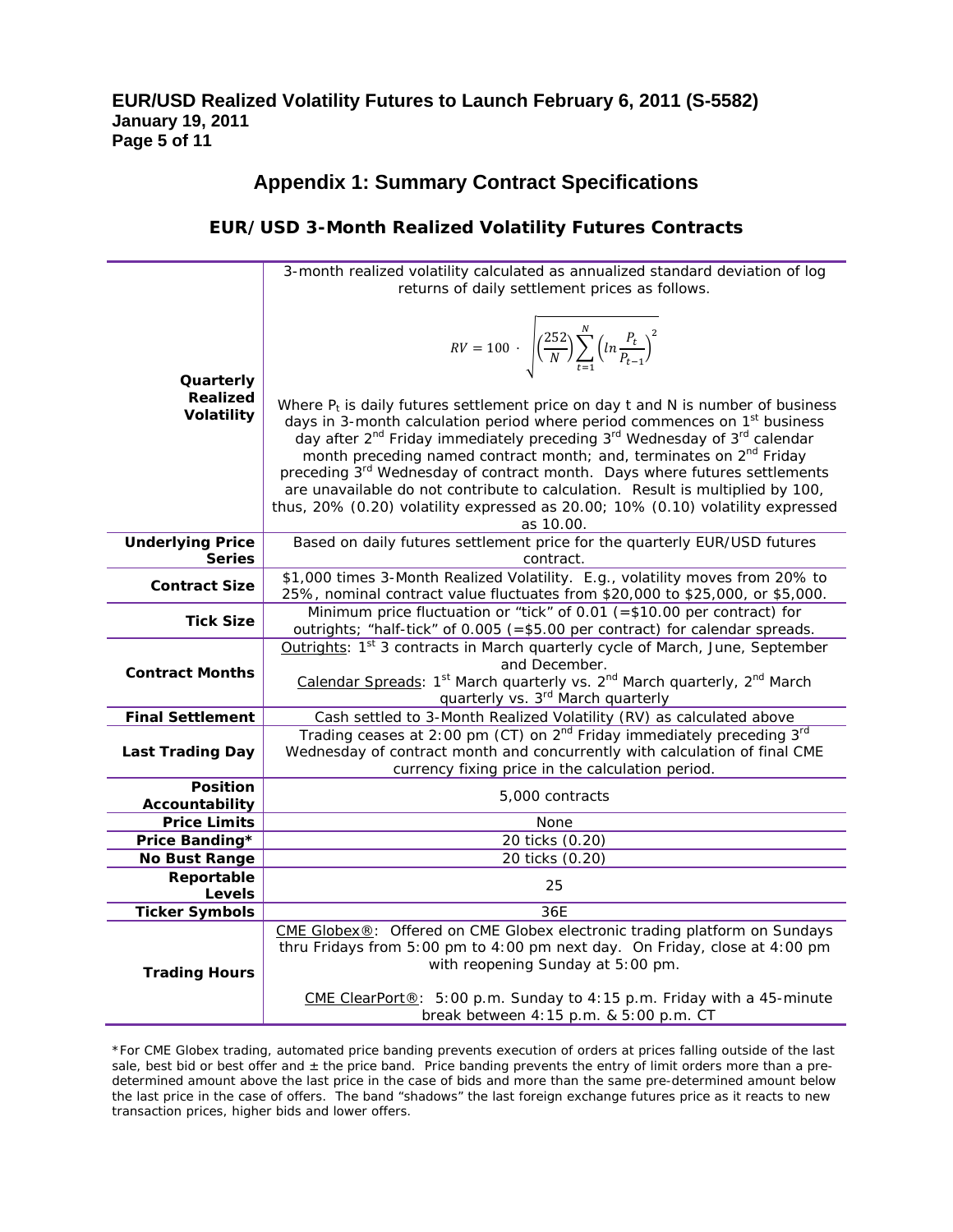## **EUR/USD Realized Volatility Futures to Launch February 6, 2011 (S-5582) January 19, 2011 Page 6 of 11**

## **Appendix 1 (Continued): EUR/USD 1-Month Realized Volatility Futures Contracts**

|                                       | 1-month realized volatility calculated as annualized standard deviation of log                                                                                    |  |  |  |  |  |  |
|---------------------------------------|-------------------------------------------------------------------------------------------------------------------------------------------------------------------|--|--|--|--|--|--|
|                                       | returns (day-to-day) of daily settlement prices as follows.                                                                                                       |  |  |  |  |  |  |
|                                       |                                                                                                                                                                   |  |  |  |  |  |  |
|                                       |                                                                                                                                                                   |  |  |  |  |  |  |
|                                       | $RV = 100 \cdot \sqrt{\left(\frac{252}{N}\right) \sum_{t=1}^{N} \left(ln \frac{P_t}{P_{t-1}}\right)^2}$                                                           |  |  |  |  |  |  |
|                                       |                                                                                                                                                                   |  |  |  |  |  |  |
| <b>Monthly Realized</b>               |                                                                                                                                                                   |  |  |  |  |  |  |
| Volatility                            | Where $P_t$ is daily futures settlement price on day t and N is number of business                                                                                |  |  |  |  |  |  |
|                                       | days in 1-month calculation period where period commences on 1 <sup>st</sup> business                                                                             |  |  |  |  |  |  |
|                                       | day after 2 <sup>nd</sup> Friday immediately preceding 3 <sup>rd</sup> Wednesday of 1 <sup>st</sup> calendar                                                      |  |  |  |  |  |  |
|                                       | month preceding named contract month; and, terminates on 2 <sup>nd</sup> Friday                                                                                   |  |  |  |  |  |  |
|                                       | preceding 3 <sup>rd</sup> Wednesday of contract month. Days where futures settlements                                                                             |  |  |  |  |  |  |
|                                       | are unavailable do not contribute to calculation. Result is multiplied by 100,<br>thus, 20% (0.20) volatility expressed as 20.00; 10% (0.10) volatility expressed |  |  |  |  |  |  |
|                                       | as 10.00.                                                                                                                                                         |  |  |  |  |  |  |
| <b>Underlying Price</b>               | Based on daily futures settlement price for the serial or quarterly EUR/USD                                                                                       |  |  |  |  |  |  |
| <b>Series</b>                         | futures contract.                                                                                                                                                 |  |  |  |  |  |  |
| <b>Contract Size</b>                  | \$1,000 times 1-Month Realized Volatility. E.g., volatility moves from 20% to                                                                                     |  |  |  |  |  |  |
|                                       | 25%, nominal contract value fluctuates from \$20,000 to \$25,000, or \$5,000.                                                                                     |  |  |  |  |  |  |
| <b>Tick Size</b>                      | Minimum price fluctuation or "tick" of 0.01 (=\$10.00 per contract) for                                                                                           |  |  |  |  |  |  |
|                                       | outrights; "half-tick" of 0.005 (=\$5.00 per contract) for calendar spreads.                                                                                      |  |  |  |  |  |  |
|                                       | Outrights: $1st$ 3 contracts in consecutive calendar month cycle, e.g., January,                                                                                  |  |  |  |  |  |  |
| <b>Contract Months</b>                | February, March, such that 2 serial months (January, February, April, May,<br>July, August, October, November) plus 1 March quarterly cycle month (March,         |  |  |  |  |  |  |
|                                       | June, September, December) are listed for trading.                                                                                                                |  |  |  |  |  |  |
|                                       | Calendar Spreads: 1 <sup>st</sup> monthly vs. 2 <sup>nd</sup> monthly, 2 <sup>nd</sup> monthly vs. 3 <sup>rd</sup> monthly                                        |  |  |  |  |  |  |
| <b>Final Settlement</b>               | Cash settled to 1-Month Realized Volatility (RV) as calculated above                                                                                              |  |  |  |  |  |  |
|                                       | Trading ceases at 2:00 pm (CT) on 2 <sup>nd</sup> Friday immediately preceding 3 <sup>rd</sup>                                                                    |  |  |  |  |  |  |
| <b>Last Trading Day</b>               | Wednesday of contract month and concurrently with calculation of final CME                                                                                        |  |  |  |  |  |  |
|                                       | currency fixing price in the calculation period.                                                                                                                  |  |  |  |  |  |  |
| <b>Position</b>                       | 5,000 contracts                                                                                                                                                   |  |  |  |  |  |  |
| Accountability<br><b>Price Limits</b> | None                                                                                                                                                              |  |  |  |  |  |  |
| Price Banding*                        | 20 ticks (0.20)                                                                                                                                                   |  |  |  |  |  |  |
| No Bust Range                         | 20 ticks (0.20)                                                                                                                                                   |  |  |  |  |  |  |
| Reportable                            |                                                                                                                                                                   |  |  |  |  |  |  |
| Levels                                | 25                                                                                                                                                                |  |  |  |  |  |  |
| <b>Ticker Symbols</b>                 | 16E                                                                                                                                                               |  |  |  |  |  |  |
|                                       | CME Globex®: Offered on CME Globex® electronic trading platform on                                                                                                |  |  |  |  |  |  |
|                                       | Sundays thru Fridays from 5:00 pm to 4:00 pm next day. On Friday, close at                                                                                        |  |  |  |  |  |  |
| <b>Trading Hours</b>                  | 4:00 pm with reopening Sunday at 5:00 pm.                                                                                                                         |  |  |  |  |  |  |
|                                       | CME ClearPort®: 5:00 p.m. Sunday to 4:15 p.m. Friday with a 45-minute                                                                                             |  |  |  |  |  |  |
|                                       | break between 4:15 p.m. & 5:00 p.m. CT                                                                                                                            |  |  |  |  |  |  |
|                                       |                                                                                                                                                                   |  |  |  |  |  |  |

\*For CME Globex trading, automated price banding prevents execution of orders at prices falling outside of the last sale, best bid or best offer and  $\pm$  the price band. Price banding prevents the entry of limit orders more than a predetermined amount above the last price in the case of bids and more than the same pre-determined amount below the last price in the case of offers. The band "shadows" the last foreign exchange futures price as it reacts to new transaction prices, higher bids and lower offers.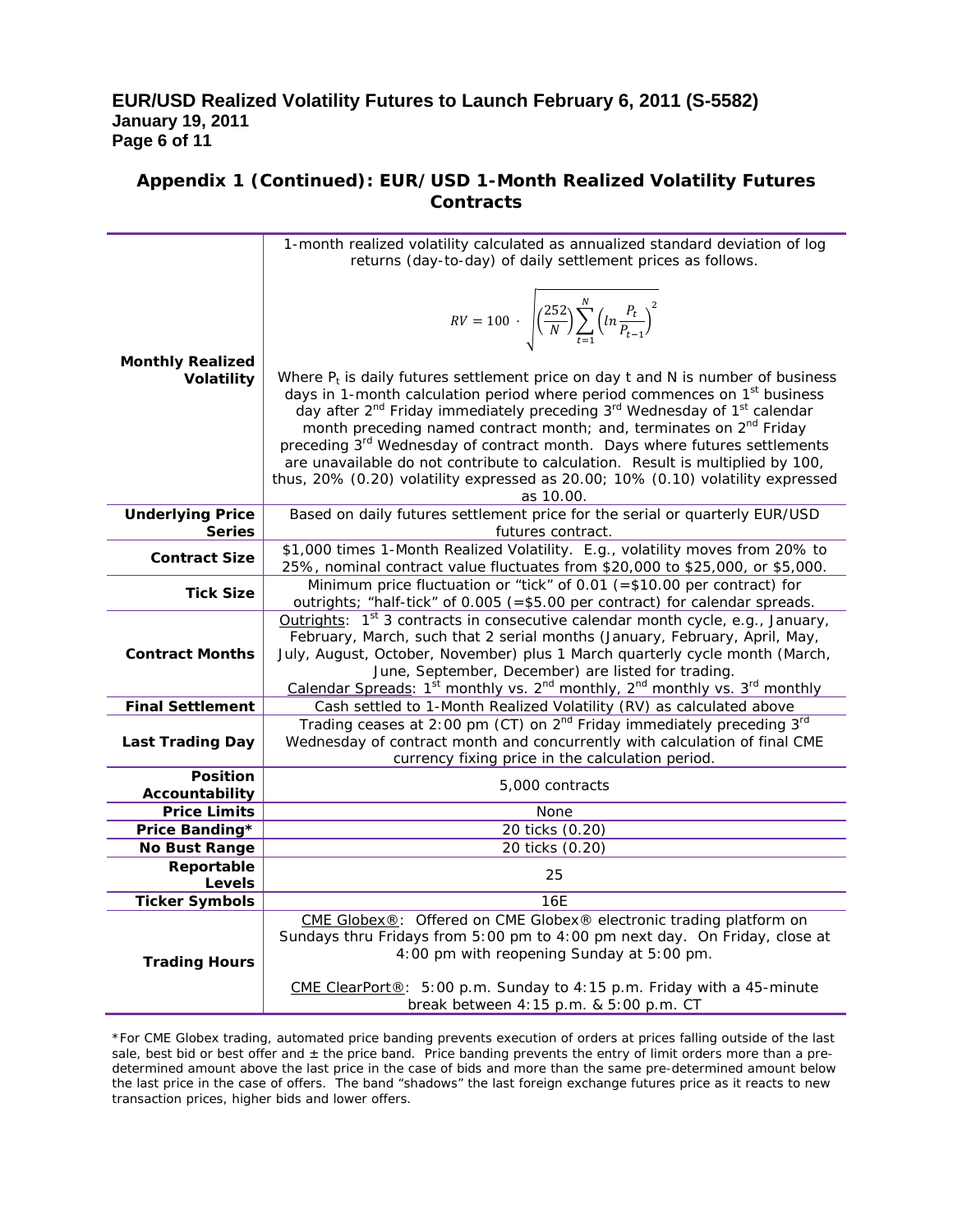## **Appendix 2: New Rule Chapters**

#### **Chapter 261B 3-Month Euro/U.S. Dollar (EUR/USD) VolContractsTM (Euro 3-Month VolContracts™) 1**

#### **261B00. SCOPE OF CHAPTER**

This chapter is limited in application to futures trading in 3-Month Euro/U.S. Dollar (EUR/USD) VolContracts<sup>™</sup> (Euro 3-Month VolContracts). The procedures for trading, clearing, delivery, settlement and any other matters not specifically contained herein shall be governed by the rules of the Exchange.

#### **261B01. FUTURES CALL**

#### **261B01.A. Trading Schedule**

Futures contracts shall be scheduled for trading and delivery during such hours and in such months as may be determined by the Board of Directors.

#### **261B01.B. Trading Units**

The unit of trading shall be \$1,000.00 times the Euro 3-Month Reference Value.

#### **261B01.C. Price Increments**

Minimum price fluctuations shall be in multiples of 0.01 of a Euro 3-Month Reference Value point, equivalent to  $$10.00$  per contract (=  $$1,000.00 \times 0.01$ ).

#### **261B01.D. Position Accountability**

A person owning or controlling more than 5,000 contracts net long or net short in all contract months combined shall provide, in a timely fashion, upon request by the Exchange, information regarding the nature of the position, trading strategy, and hedging information if applicable. For positions involving options on Euro 3-Month VolContracts, this rule is superseded by the option position accountability rule.

#### **261B01.E. Accumulation of Positions**

For the purposes of this rule, the positions of all accounts directly or indirectly owned or controlled by a person or persons, and the positions of all accounts of a person or persons acting pursuant to an expressed or implied agreement or understanding, and the positions of all accounts in which a person or persons have a proprietary or beneficial interest, shall be cumulated.

#### **261B01F. Reserved**

 $\overline{a}$ 

<sup>1</sup> VolContract™ is a trademark of The Volatility Exchange Corporation; the instruments and trademarks are licensed for use by CME Group.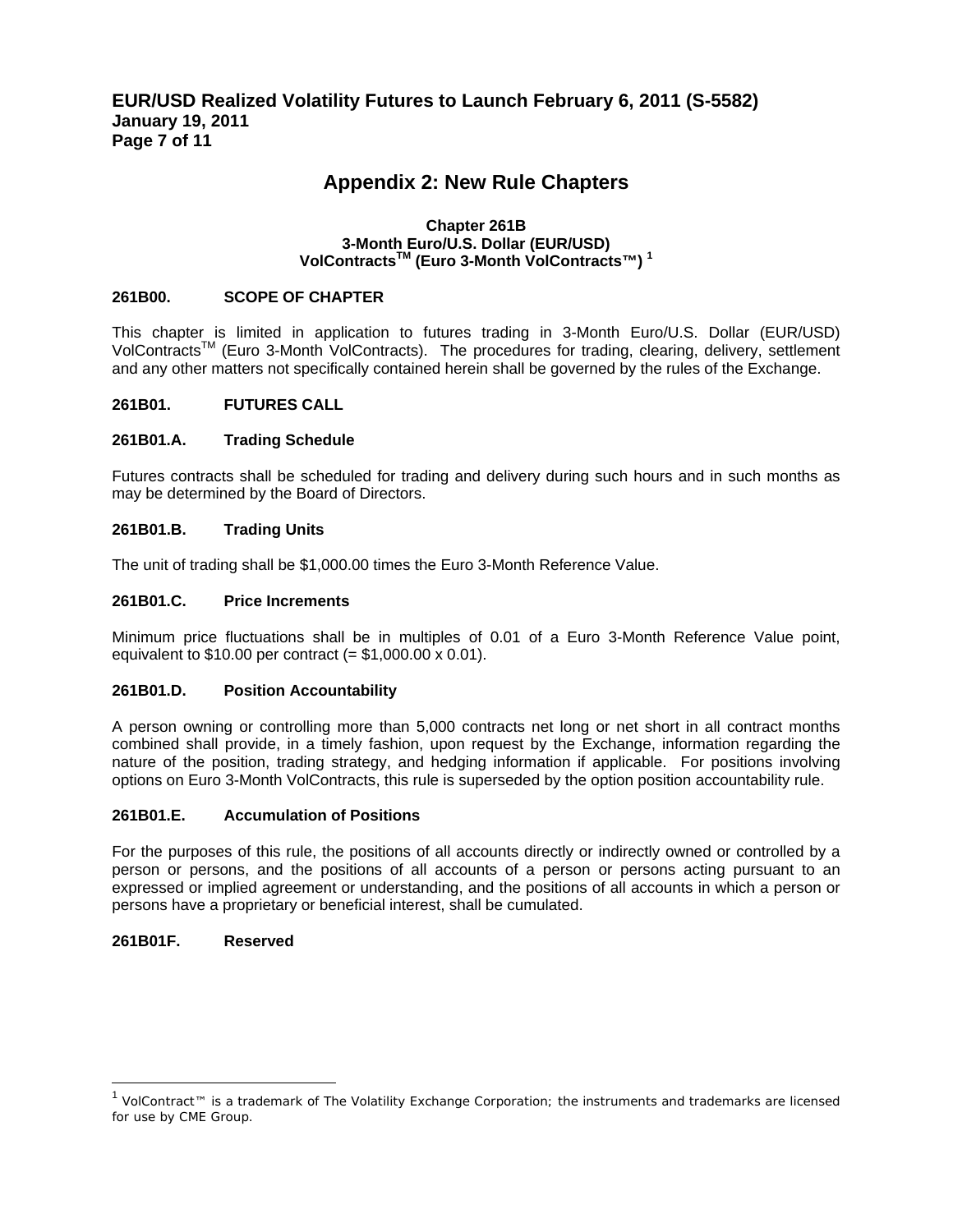## **EUR/USD Realized Volatility Futures to Launch February 6, 2011 (S-5582) January 19, 2011 Page 8 of 11**

#### **261B01G. Termination of Trading**

Futures trading shall terminate at 2:00 p.m. (Central) on the second Friday immediately preceding the third Wednesday of the contract month. If this date for termination is a bank holiday in Chicago or New York City, then futures trading shall terminate on the next preceding business day common to Chicago and New York City banks and the Exchange.

#### **261B01H. Contract Modifications**

Specifications shall be fixed as of the first day of trading of a contract, except that all deliveries must conform to government regulations in force at the time of delivery. If any national or international government agency or body issues an order, ruling, directive or law that conflicts with the requirements of these rules, such order, ruling, directive or law shall be construed to take precedence and become part of these rules and all open and new contracts shall be subject to such government orders.

#### **261B02. SETTLEMENT PROCEDURES**

#### **261B02.A. Cash Settlement**

Euro 3-Month VolContracts shall be settled in cash to a value of \$1,000 times the Euro 3-Month Reference Value.

#### **261B02.B. Euro 3-Month Reference Value Calculation**

The Euro 3-Month Reference Value (RV) is calculated as the annualized standard deviation of log returns of daily futures settlement prices as follows.

$$
RV = 100 \cdot \sqrt{\left(\frac{252}{N}\right) \sum_{t=1}^{N} \left(ln \frac{P_t}{P_{t-1}}\right)^2}
$$

Where  $P_t$  is the daily settlement price for the CME Euro/U.S. Dollar (EUR/USD) futures contract in the contract month corresponding to the contract month for the Euro 3-Month VolContract, on day t.  $P_{t-1}$  is the daily settlement price for the CME Euro/U.S. Dollar (EUR/USD) futures contract in the contract month corresponding to the contract month for the Euro 3-Month VolContract, on the business day immediately prior to day t. N is number of business days in quarterly calculation period.

The quarterly calculation period commences on the first business day immediately subsequent to the second Friday immediately preceding the third Wednesday of the third calendar month preceding named contract month. The quarterly calculation period concludes on the day on which trading is terminated. Days where futures settlement prices are unavailable do not contribute to calculation.

The result is multiplied by 100. Thus, a value of 20.00% (0.20) is expressed as 20.00; a value of 10.00% (0.10) is expressed as 10.00.

#### **261B03. ACTS OF GOVERNMENT, ACTS OF GOD AND OTHER EMERGENCIES**

(Refer to Rule 701. – ACTS OF GOVERNMENT, ACTS OF GOD AND OTHER EMERGENCIES)

(End Chapter 261B)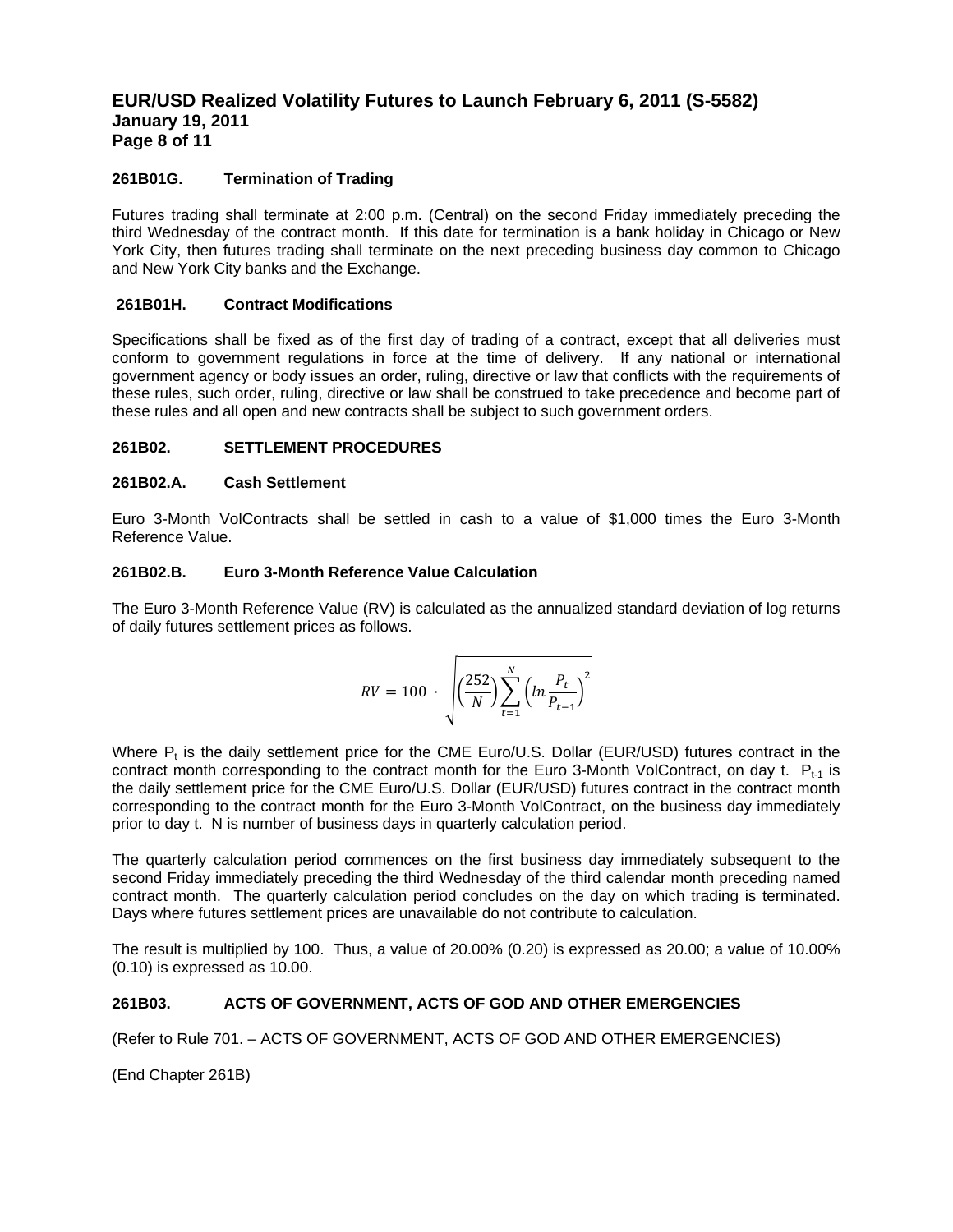## **EUR/USD Realized Volatility Futures to Launch February 6, 2011 (S-5582) January 19, 2011 Page 9 of 11**

#### **Chapter 261C 1-Month Euro/U.S. Dollar (EUR/USD) VolContractsTM (Euro 1-Month VolContracts™) 2**

#### **261C00. SCOPE OF CHAPTER**

This chapter is limited in application to futures trading in 1-Month Euro/U.S. Dollar (EUR/USD) VolContracts<sup>™</sup> (Euro 1-Month VolContracts). The procedures for trading, clearing, delivery, settlement and any other matters not specifically contained herein shall be governed by the rules of the Exchange.

#### **261C01. FUTURES CALL**

#### **261C01.A. Trading Schedule**

Futures contracts shall be scheduled for trading and delivery during such hours and in such months as may be determined by the Board of Directors.

#### **261C01.B. Trading Units**

The unit of trading shall be \$1,000.00 times the Euro 1-Month Reference Value.

#### **261C01.C. Price Increments**

Minimum price fluctuations shall be in multiples of 0.01 of a Euro 1-Month Reference Value point, equivalent to  $$10.00$  per contract (=  $$1,000.00 \times 0.01$ ).

#### **261C01.D. Position Accountability**

A person owning or controlling more than 5,000 contracts net long or net short in all contract months combined shall provide, in a timely fashion, upon request by the Exchange, information regarding the nature of the position, trading strategy, and hedging information if applicable. For positions involving options on Euro 1-Month VolContracts, this rule is superseded by the option position accountability rule.

#### **261C01.E. Accumulation of Positions**

For the purposes of this rule, the positions of all accounts directly or indirectly owned or controlled by a person or persons, and the positions of all accounts of a person or persons acting pursuant to an expressed or implied agreement or understanding, and the positions of all accounts in which a person or persons have a proprietary or beneficial interest, shall be cumulated.

#### **261C01F. Reserved**

 $\overline{a}$ 

#### **261C01G. Termination of Trading**

Futures trading shall terminate at 2:00 p.m. (Central) on the second Friday immediately preceding the third Wednesday of the contract month. If this date for termination is a bank holiday in Chicago or New York City, then futures trading shall terminate on the next preceding business day common to Chicago and New York City banks and the Exchange.

#### **261C01H. Contract Modifications**

<sup>&</sup>lt;sup>2</sup> VolContract™ is a trademark of The Volatility Exchange Corporation; the instruments and trademarks are licensed for use by CME Group.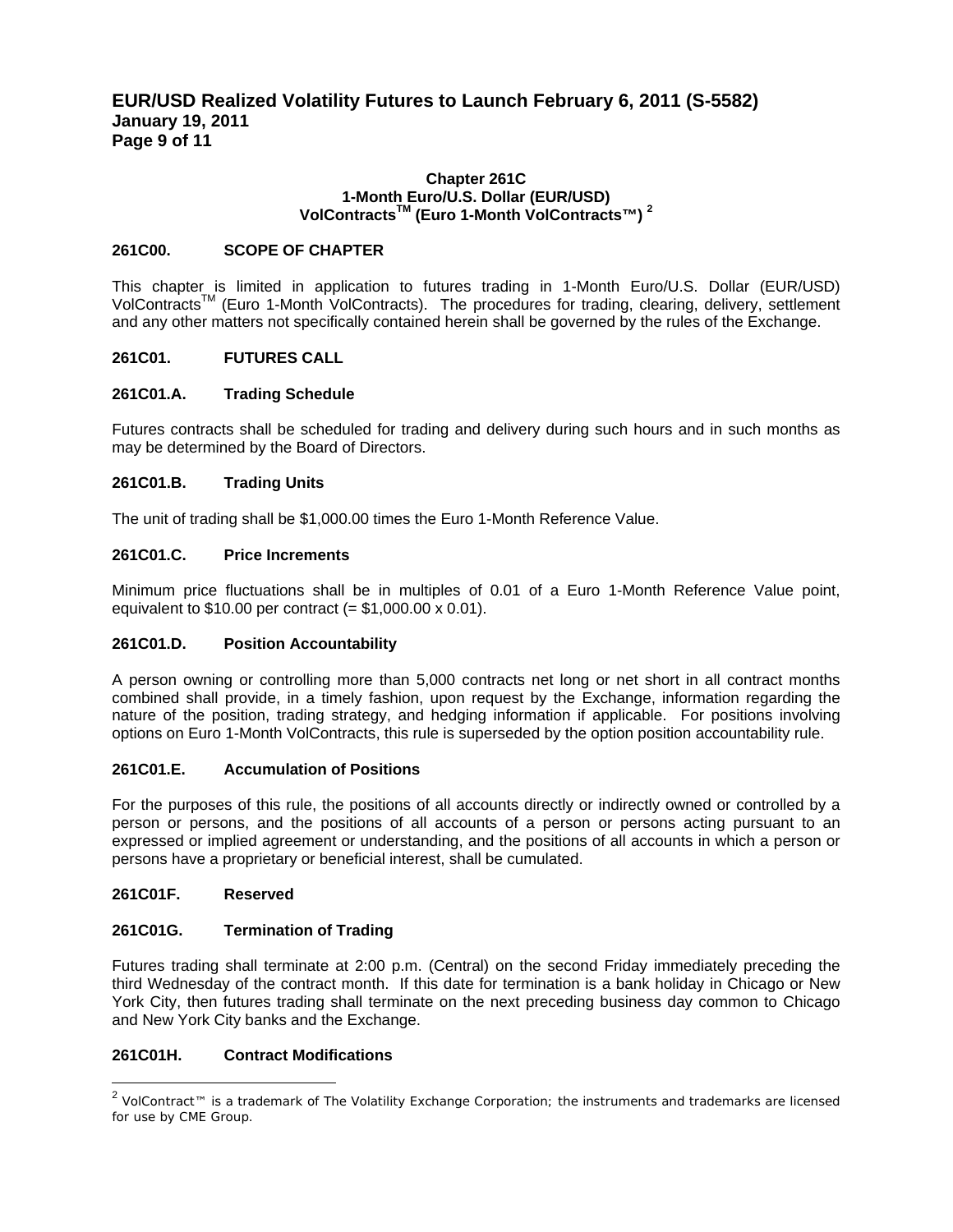## **EUR/USD Realized Volatility Futures to Launch February 6, 2011 (S-5582) January 19, 2011 Page 10 of 11**

Specifications shall be fixed as of the first day of trading of a contract, except that all deliveries must conform to government regulations in force at the time of delivery. If any national or international government agency or body issues an order, ruling, directive or law that conflicts with the requirements of these rules, such order, ruling, directive or law shall be construed to take precedence and become part of these rules and all open and new contracts shall be subject to such government orders.

#### **261C02. SETTLEMENT PROCEDURES**

#### **261C02.A. Cash Settlement**

Euro 1-Month VolContracts shall be settled in cash to a value of \$1,000 times the Euro 1-Month Reference Value.

#### **261C02.B. Euro 1-Month Reference Value Calculation**

The Euro 1-Month Reference Value (RV) is calculated as the annualized standard deviation of log returns of daily futures settlement prices as follows.

$$
RV = 100 \cdot \sqrt{\left(\frac{252}{N}\right) \sum_{t=1}^{N} \left(ln \frac{P_t}{P_{t-1}}\right)^2}
$$

Where  $P_t$  is the daily settlement price for the CME Euro/U.S. Dollar (EUR/USD) futures contract in the contract month corresponding to the contract month for the Euro 1-Month VolContract, on day t.  $P_{t-1}$  is the daily settlement price for the CME Euro/U.S. Dollar (EUR/USD) futures contract in the contract month corresponding to the contract month for the Euro 1-Month VolContract, on the business day immediately prior to day t. N is number of business days in monthly calculation period.

The monthly calculation period commences on the first business day immediately subsequent to the second Friday immediately preceding the third Wednesday of the first calendar month preceding named contract month. The monthly calculation period concludes on the day on which trading is terminated. Days where futures settlement prices are unavailable do not contribute to calculation.

The result is multiplied by 100. Thus, a value of 20.00% (0.20) is expressed as 20.00; a value of 10.00% (0.10) is expressed as 10.00.

#### **261C03. ACTS OF GOVERNMENT, ACTS OF GOD AND OTHER EMERGENCIES**

(Refer to Rule 701. – ACTS OF GOVERNMENT, ACTS OF GOD AND OTHER EMERGENCIES)

(End Chapter 261C)